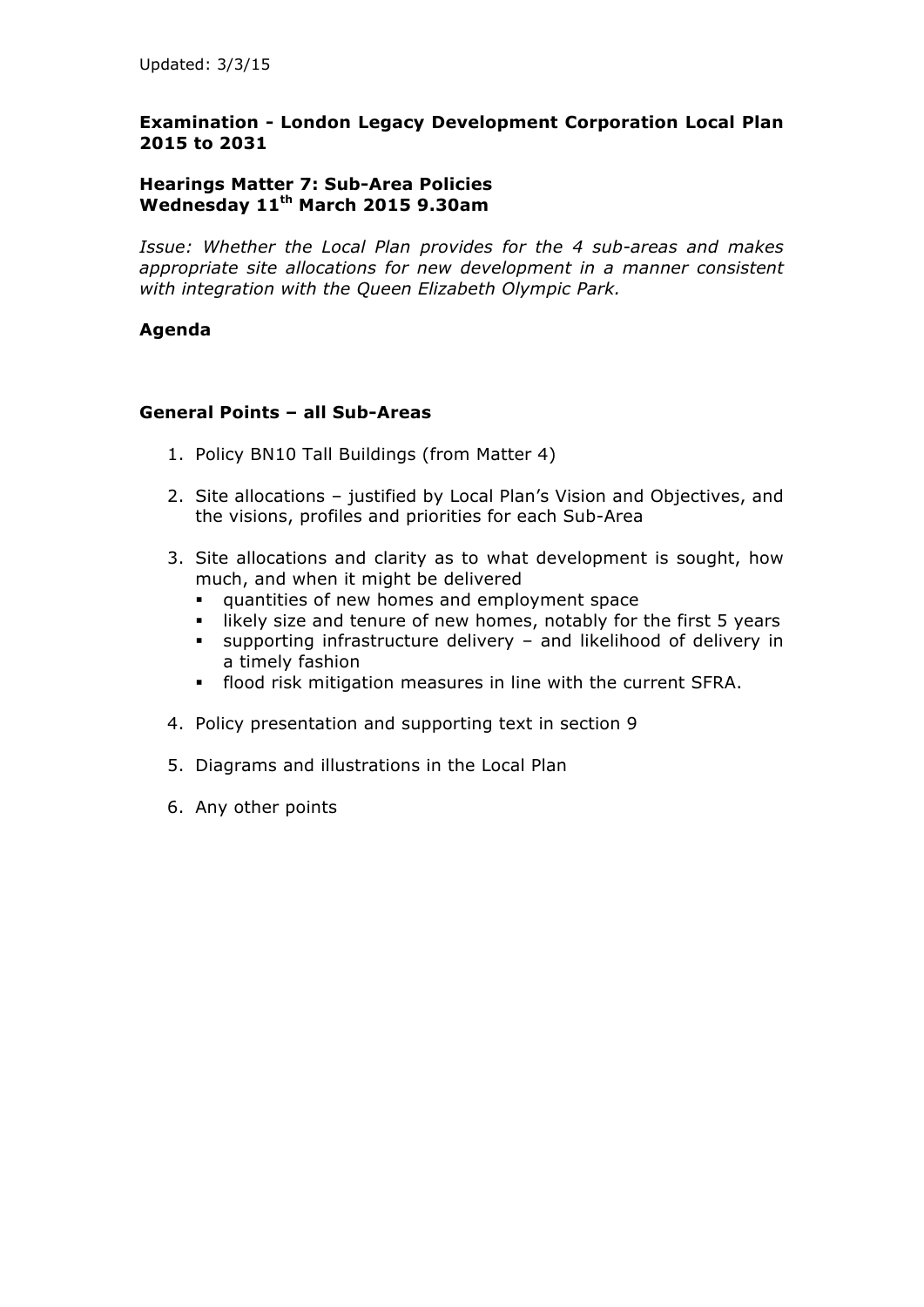### **Hearings Matter 7: Sub-Area Policies**

*Issue: Whether the Local Plan provides for the 4 sub-areas and makes appropriate site allocations for new development in a manner consistent with integration with the Queen Elizabeth Olympic Park.*

### **Sub-Area 1, Hackney Wick and Fish Island**

- 1. Consistency with the adopted Fish Island and Hackney Wick Area Action Plans
- 2. Policy 1.1 Managing change in Hackney Wick and Fish Island
- 3. Table 2 and the Employment Clusters
- 4. Bow Midland West Rail Site and Bow Goods Yard East site
- 5. 4,500 new homes over the plan period
- 7. Canal bridges at Fish Island
- 8. Heritage and character-led development, and innovative but high quality new development
- 9. Policy 1.6 Building height
- 10.Site Allocation SA1.1 Hackney Wick Station Area
- 11.Site Allocation SA1.2 Hamlet Industrial Estate
- 12.Site Allocation SA1.3: Hepscott Road
- 13.Site Allocation SA1.4 Bream Street
- 14.Site Allocation SA1.6 Neptune Wharf
- 15.Site Allocation SA1.7: East Wick and Here East
- 16.Site Allocation SA1.8 Sweetwater
- 17.Site Allocation SA1.9 Bartrip Street South
- 18.Additional site allocation at Hepscott Road/Rothbury Road BT land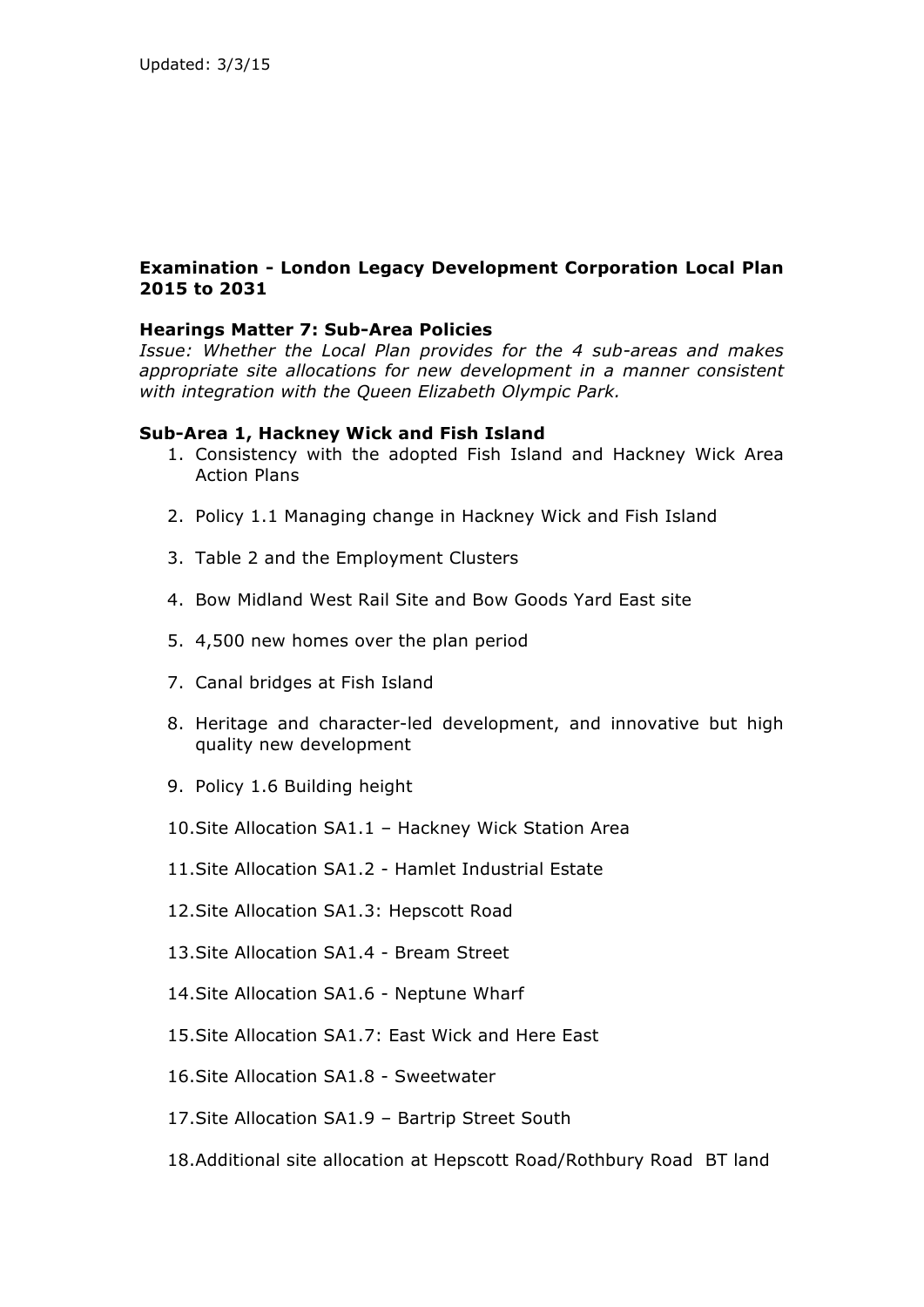- 19.Any other points
- 20.Any modifications necessary to make the Local Plan sound
- Jill Kingaby (Inspector)

### **Hearings Matter 7: Sub-Area Policies**

*Issue: Whether the Local Plan provides for the 4 sub-areas and makes appropriate site allocations for new development in a manner consistent with integration with the Queen Elizabeth Olympic Park.*

## **Sub-Area 2, North Stratford & Eton Manor**

- 1. Vision and Area priorites
- 2. Policy 2.1 Housing typologies
- 3. Policy 2.2 Leyton Road; Policy 2.3 Improving connections
- 4. Policy 2.4 Local centre and non-residential uses
- 5. Site Allocations SA2.1 Chobham Farm, SA2.2 East Village, SA2.3 Chobham Manor
- § Housing mix and affordable housing
- § Growth and maintenance of businesses
- § Community facilities
- § Design and massing
- 6. Any other points
- 7. Any modifications necessary to make the Local Plan sound

Jill Kingaby (Inspector)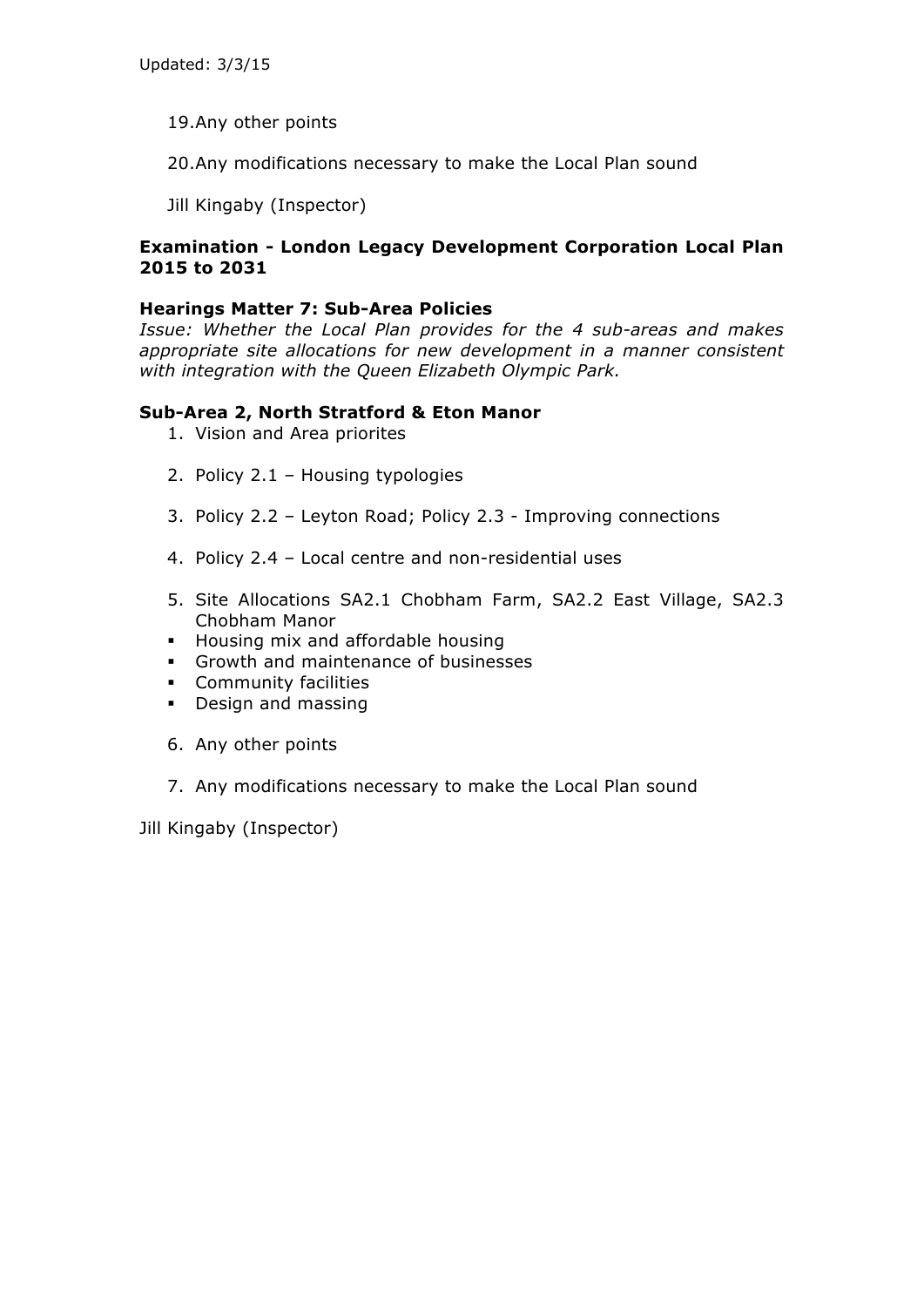## **Hearings Matter 7: Sub-Area Policies Thursday 12th March 2015 at 10am**

*Issue: Whether the Local Plan provides for the 4 sub-areas and makes appropriate site allocations for new development in a manner consistent with integration with the Queen Elizabeth Olympic Park.*

### **Sub-Area 3, Central Stratford & Southern Queen Elizabeth Olympic Park**

- 1. Vision, priorities and Policies 3.1, 3.2
- § Core Strategy for LB Newham, and Secondary School provision
- § Metropolitan Centre, town centre policy and promoting convergence
- 2. Site Allocation SA3.1 Stratford Town Centre West
- 3. Site Allocation SA3.2 Stratford Waterfront East and Site Allocation SA3.3 – Stratford Waterfront West
- 4. Site Allocation SA3.4 Greater Carpenters District
- Newham Core Strategy [BPP/2]
- the Carpenters Community Plan
- how many new homes (low and high rise), how much business space and education provision
- § availability of affordable housing
- first development phase in the next 5 years
- 5. Site Allocation SA3.6 Rick Roberts Way
- 6. Any other points
- 7. Any modifications necessary to make the Local Plan sound

Jill Kingaby (Inspector)